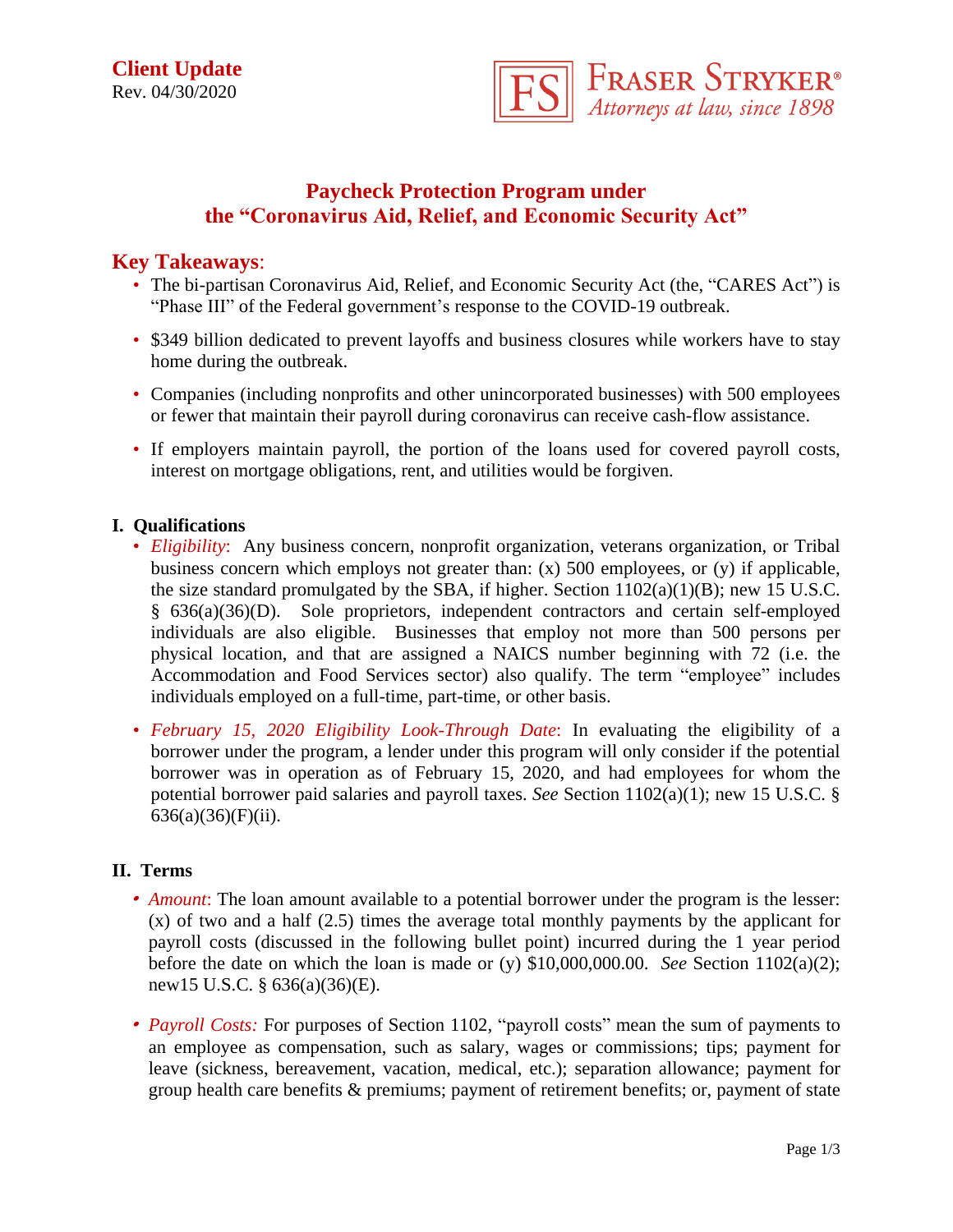or local tax on the compensation of employees. It does not include compensation of employees for the amount in excess of \$100,000, prorated for the covered period (i.e. February 15, 2020 to June 30, 2020); certain payroll taxes (i.e. FICA and income tax withholding); and certain payments for family and sick leave for which a tax credit is received.

- *Allowable Uses*: A recipient will use the proceeds of the loan to cover payroll costs (as defined above); payment of group health care benefits & premiums; employee salaries; interest payments on mortgage obligations; rent; utilities; and any interest on any other debt obligations incurred before February 15, 2020. *See* Section 1102(a)(2); new 15 U.S.C. § 636(a)(36)(F)(i).
- *Other Terms:* The interest rate on a loan made under the program is currently 1.0%. All loans are nonrecourse and no personal guarantee. *See* Section 1102(a)(1); new 15 U.S.C. §  $636(a)(36)(F)(i)(v)$ , (J), (L).

#### III. **Loan Forgiveness.**

- *Loan Forgiveness.* A borrower under the program would be eligible for loan forgiveness in an amount up to the amount spent over an eight week period by the borrower on: (a) the total payroll costs (as defined above) incurred by the borrower during the covered period (eight weeks beginning on the date of the loan); (b) payment of interest on mortgages on real or personal property incurred before February 15, 2020; (c) rent obligations (i.e. rent due on a lease in force prior to February 15, 2020); and (d) utility payments where the utility service began before February 15, 2020. *See* Section 1106(b).
- *Loan Forgiveness Reduction: Reduction in Workforce.* There are two mechanisms for a reduction in the potential amount forgiven. The first is a formula based on a reduction in employees employed by the borrower during the covered period, meaning the eight week period beginning on the date of the loan. Specifically, the total potentially maximum forgivable amount is multiplied by the quotient obtained by taking: (x) the average number of full-time equivalent employees during the covered period divided by, at the option of the borrower, either (a) the average number of full time employees from February 15, 2019 to June 30, 2019, or (b) the average number of full time employees from January 1, 2020 to February 29, 2020. Section 1106(d)(2)(A).
- *Loan Forgiveness Reduction: Decrease in Compensation.* The maximum amount that is forgivable is also reduced by the amount of any reduction in total salary or wages of any employee who did not receive, during any single pay period during 2019, wages or salary at an annualized rate of pay in an amount more than \$100,000 during the covered period that is in excess of 25 percent of the total salary or wages of the employee during the most recent full quarter during which the employee was employed before the covered period. Section  $1106(d)(3)(A)$ , (B).
- Page 2/3 • *Exemption for Re-Hires*. The amount of loan forgiveness is determined without regard to a reduction in the number of full-time equivalent employees or a reduction in the salary of one or more employees from February 15, 2020 to thirty (30) days after adoption of the